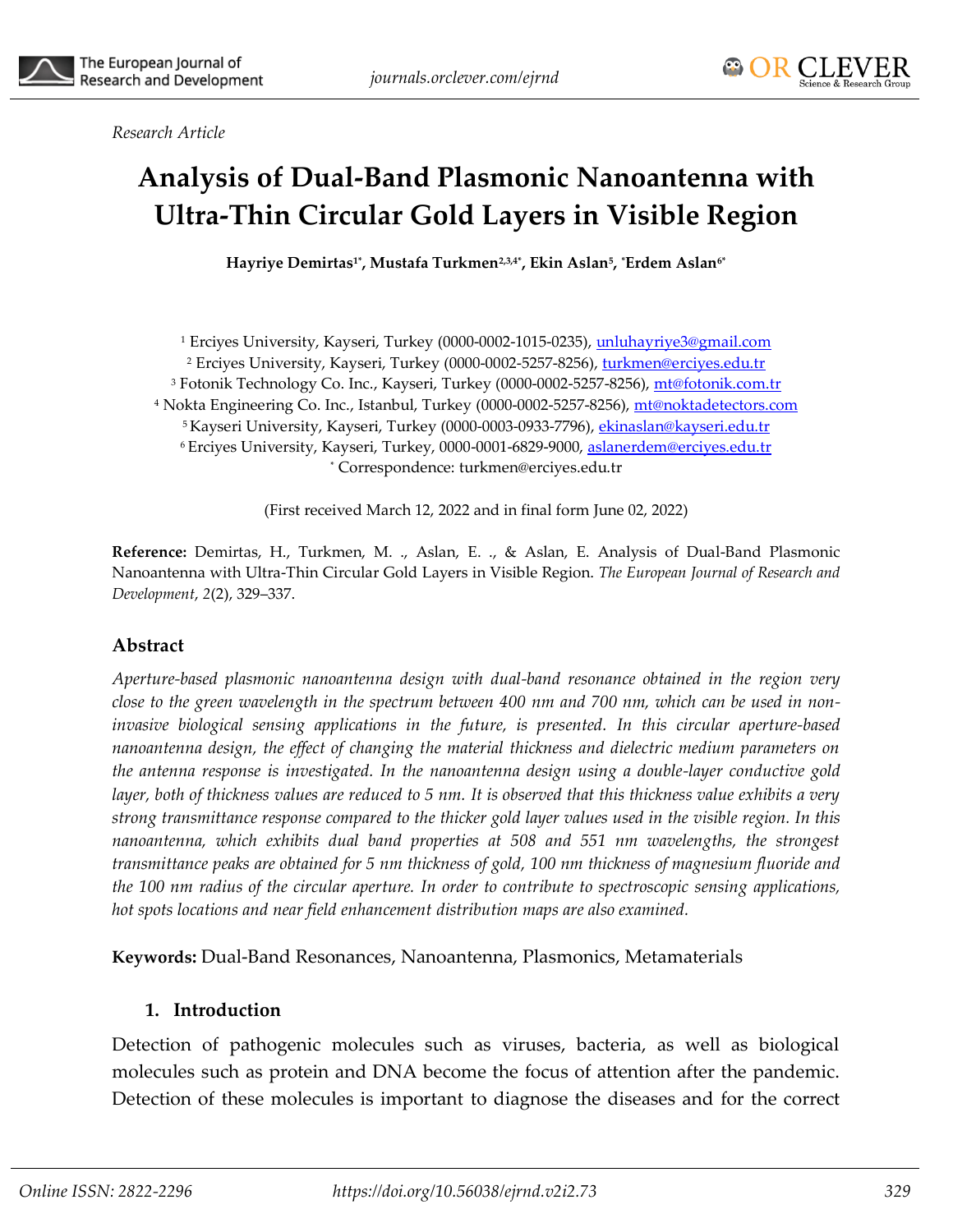

treatment phase. Molecule detection applications can be carried out by many methods such as PCR and culturing [1-3]. However, existing applications have some disadvantages due to reasons such as labeling, cost, time, and the need for experienced personnel. For this reason, there is a need for functional detection mechanisms that can detect quickly and accurately and do not require expertise. A solution for this problem is the plasmonic nanostructures that can be employed for biosensing applications. As the light reaches to the metal surface, photons interact with free electrons of the metal and create the surface plasmons (SPs) [4,5]. Localized SPs on the surface of metal particles, with their ability to trap light at the subwavelength scale, are the main physical tool of the plasmonics [6]. The SP resonances of metallic nanostructures depend on the refractive index of the surrounding medium [7], the shape and direction of the apertures [8,9], the aperture size, and metal thickness [10-13]. By changing these dimensions and geometric structure, the system frequency can be tuned to the targeted region [14]. Thanks to their unique properties, plasmonic nanoantennas play an important role in the ultrasensitive detection of biological and chemical molecules [15,16].

In this work, a dual-band plasmonic nanoantenna with ultra-thin circular gold layers in visible region (VIS) is proposed. The double gold layer, which is used as the conductive layer, is analyzed as an ultra-thin film. The frequency responses of this circular shaped aperture-based geometry in the VIS range are investigated. The near-field and the farfield analyzes of this structure are carried-out and the electric field distributions are also examined between 400 nm – 700 nm range.

# **2. Materials and Methods**

The aperture-based plasmonic nanoantenna array is numerically analyzed by using Finite Difference Time Domain (FDTD) method. The effects of the dielectric cladding parameters on the transmittance, reflectance, and the electric field distribution are numerically investigated. The proposed structure has a 5 nm thick Au layer on a 100 nm thick silicon nitride (Si<sub>3</sub>N<sub>4</sub>) substrate with 425 nm x 425 nm unit cell periodicities along the x- and y-axes. 100 nm thick magnesium fluoride (MgF<sub>2</sub>) layer is used since MgF<sub>2</sub> has a low refractive index, it is preferred as a dielectric and the separating layer [17]. The refractive index constant of MgF<sup>2</sup> and the dispersion data used for the Au layer are taken from the references [18,19]. After the top layer is coated with 5 nm Au film, circular nano-apertures are formed up to the bottom layer. The structure and dimensions of the nanoantenna are shown in Figure 1.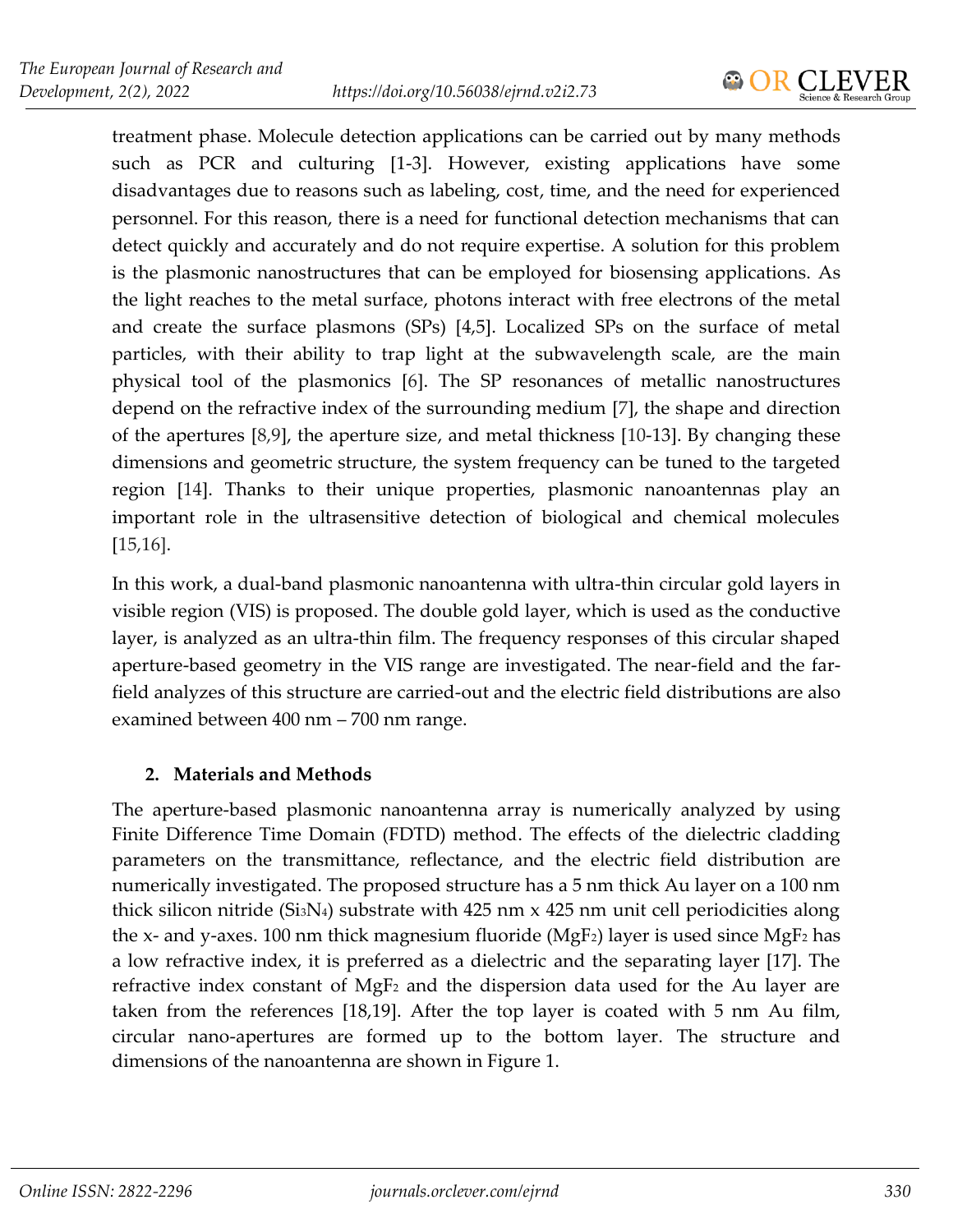

*Figure 1. Design and dimensions of circular nanoaperture-based nanoantenna structure*

The plane wave propagating along the z-axis is used as a source in the simulations. The boundaries along the x and y axis are chosen for periodic conditions, while the z axis is chosen as perfectly matched layers (PML). The minimum mesh step is 5 nm. The nanoantenna response is investigated by increasing the thickness of the layers forming the structure. The change in transmittance response is examined by increasing the R value, which is the radius of the circular aperture, by 50 nm in the range of 50 nm – 150 nm. Similarly, the thickness of the MgF<sub>2</sub> layer is increased by 50 nm in the range of 50 nm - 250 nm, and its effect on the transmittance curve is investigated. The thickness of Au layer, which is the double-layer conductive layer of the antenna, is applied for different values between of thicknesses between 5 and 100 nm. Thus, the VIS region behavior of the nanoantenna is evaluated. The transmittance response with the highest peak value in the analyzes is obtained for the dimensions  $R = 200$  nm,  $t_{MgF_2} = 100$  nm,  $t_{Au} = 5$  nm.

Additionally, transmittance and reflectance responses of the proposed nanoantenna array are investigated via taking the refractive index of the dielectric cladding medium as  $n = 1.37$  and  $n = 1.42$ . The results of the electric field distribution are shown using dual monitors for 508 nm and 551 nm wavelengths.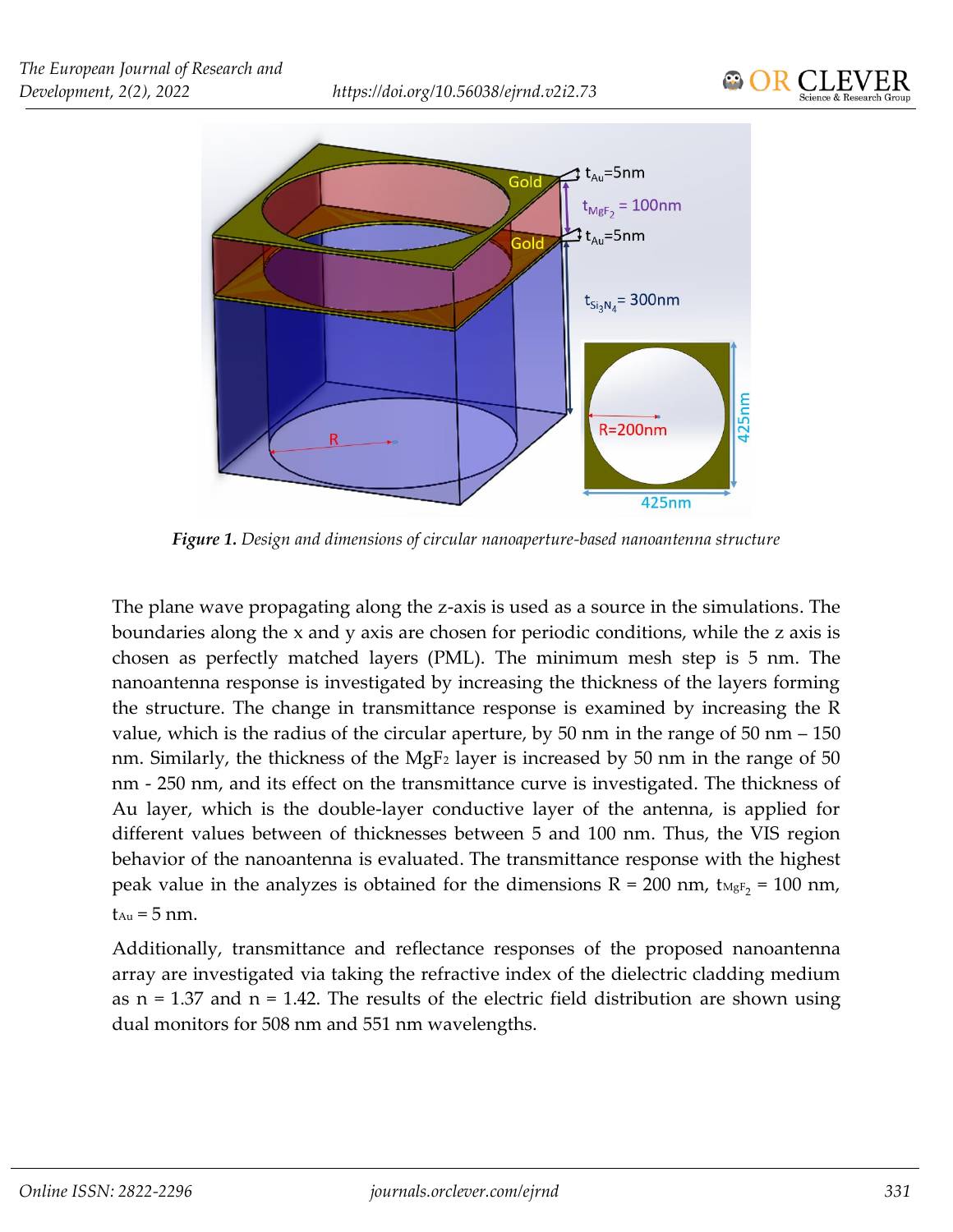#### **3. Results**



*Figure 2. Effects of thickness changes on transmittance response (a) Transmittance response change with respect to radius change of circular nanoaperture. (b) Transmittance response change according to the thickness change of the MgF<sup>2</sup> layer between 50 nm and 250 nm. (c) Change of transmittance response with change in thickness of bilayer Au layers. (d) The wavelength-dependent variation of the transmittance and reflectance response of the structure designed using the data with the highest peak in thickness analysis, R = 200 nm, tMgF2 = 100 nm, tAu = 5 nm*

The various frequency responses of the antenna, depending on the geometric dimensions of the antenna, the change in Au thickness, and the dielectric cladding parameters, are investigated. With this design, frequency optimization can be achieved in accordance with the molecule desired to be detected, depending on the size associated with dimensions, thickness and dielectric cladding constants. The frequency ranges to which this developed plasmonic, aperture-based, circular cross-section nanoantenna design is sensitive are shown. The R value, which is the radius of the circular aperture, is increased by 50 nm in the range of 50 nm - 150 nm. As a result, it is seen in Figure 2.a that the highest peak value is reached at  $R = 200$  nm. Moreover, it is observed that it reaches a peak value at a wavelength close to the double band feature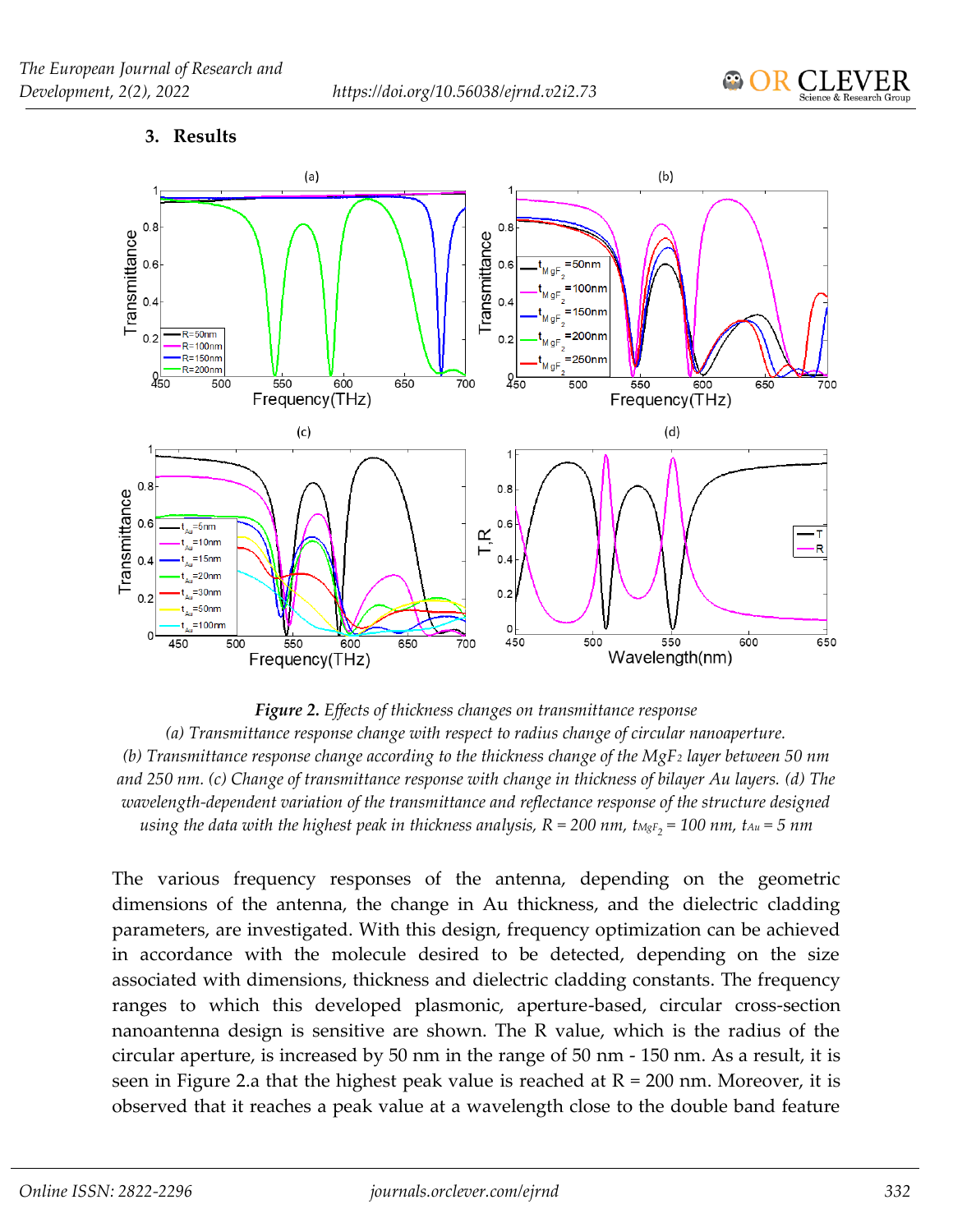

and the green wavelength ( $\lambda$  = 550 nm). This resonance value peaked in a region close to the band gap covering biological molecules.

According to the analysis carried out by increasing the MgF<sub>2</sub> layer thickness by 50 nm in the range of 50 nm - 250 nm, it is seen in Figure 2(b) that the transmittance value approached 1 for the MgF<sup>2</sup> thickness value of 100 nm. It is observed that the Au layers, which are the conductive layers of the circular aperture-based nanoantenna, have the highest transmittance value in the VIS region range for  $t_{Au} = 5$  nm, according to the thickness variations. The behavior of Au in the VIS region deteriorated when the Au thickness is increased and its transmittance decreased as shown in Figure 2(c). Considering the optimum data obtained as a result of the simulations, when the layer thicknesses are t<sub>MgF<sub>2</sub></sub> = 100 nm, t<sub>Au</sub> = 5 nm and the radius is R = 200 nm, the reflectance and transmittance response of the nanoantenna is shown in Figure 2(d). In the reflectance and transmittance curves of the nanoantenna, two peaks are found at 508 nm and 551 nm wavelengths.

## **4. Variation of Dielectric Environment Parameters and Electromagnetic Field Distributions**

To obtain the dependence of the plasmonic resonances on the cladding medium at the specific resonant frequencies, it is investigated for correspondence between dielectric constant and resonant response [6]. The change of the nanoantenna environment depending on the wavelength of the reanalyzed nanoantenna by taking the refractive index  $n = 1.37$  and  $n = 1.42$  is shown in Figure 3.



*Figure 3. Transmittance and reflectance spectra for the refractive index values of 1.37 and 1.42. (R = 200 nm, tMgF2 = 100 nm, tAu = 5 nm) according to dielectric cladding parameters of circular nanoaperture*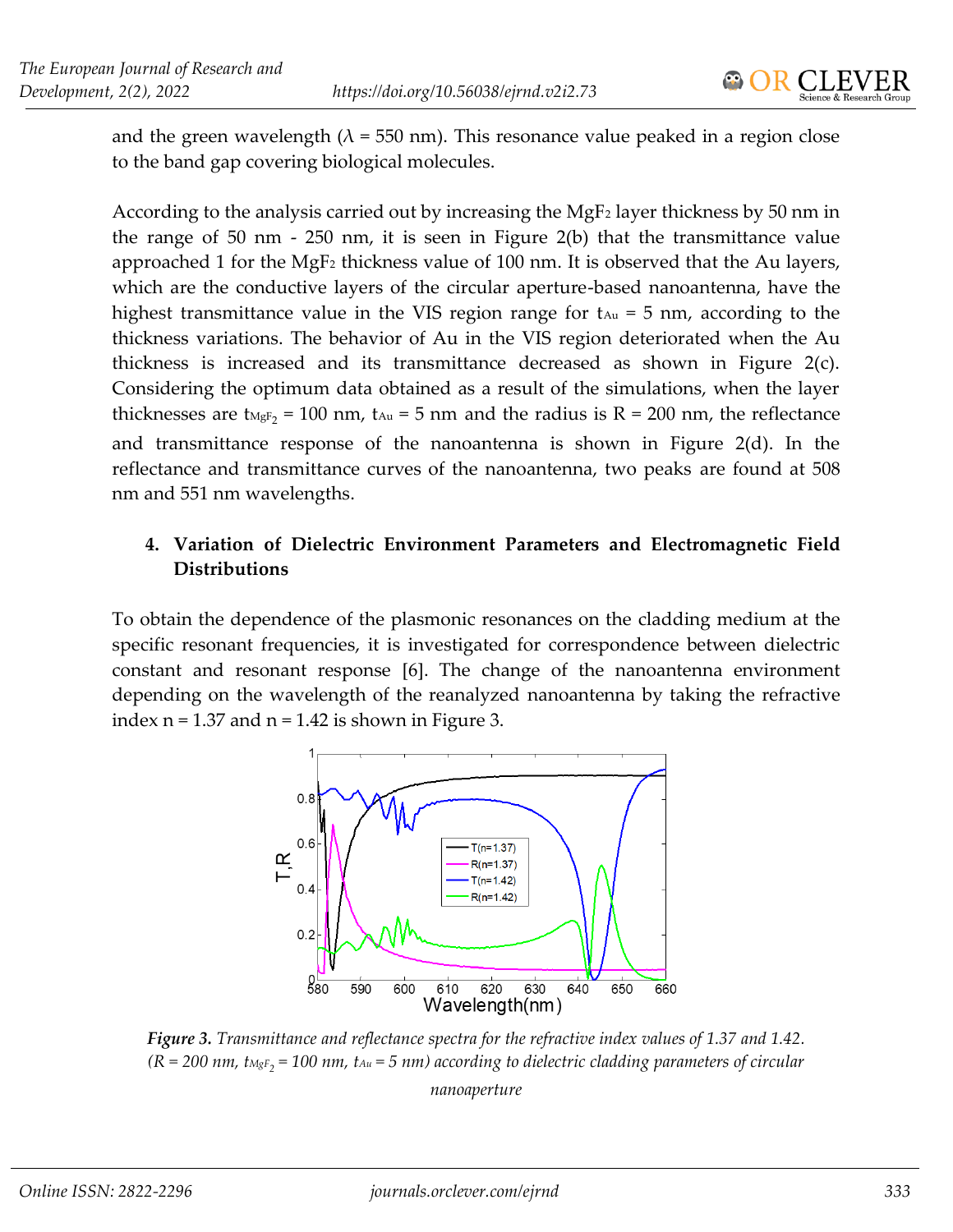



*Figure 4. For λ = 508 nm. (a) Si3N<sup>4</sup> - Au interlayer monitor (b) Au - MgF2 first interlayer monitor. (c) MgF<sup>2</sup> - Au second interlayer monitor. (d) Electric field distributions in the Au - air second interlayer monitor*



*Figure 5. For λ = 551 nm. (a) Si3N<sup>4</sup> - Au interlayer monitor (b) Au - MgF<sup>2</sup> first interlayer monitor. (c) MgF<sup>2</sup> - Au second interlayer monitor. (d) Electric field distributions in the Au - air second interlayer monitor*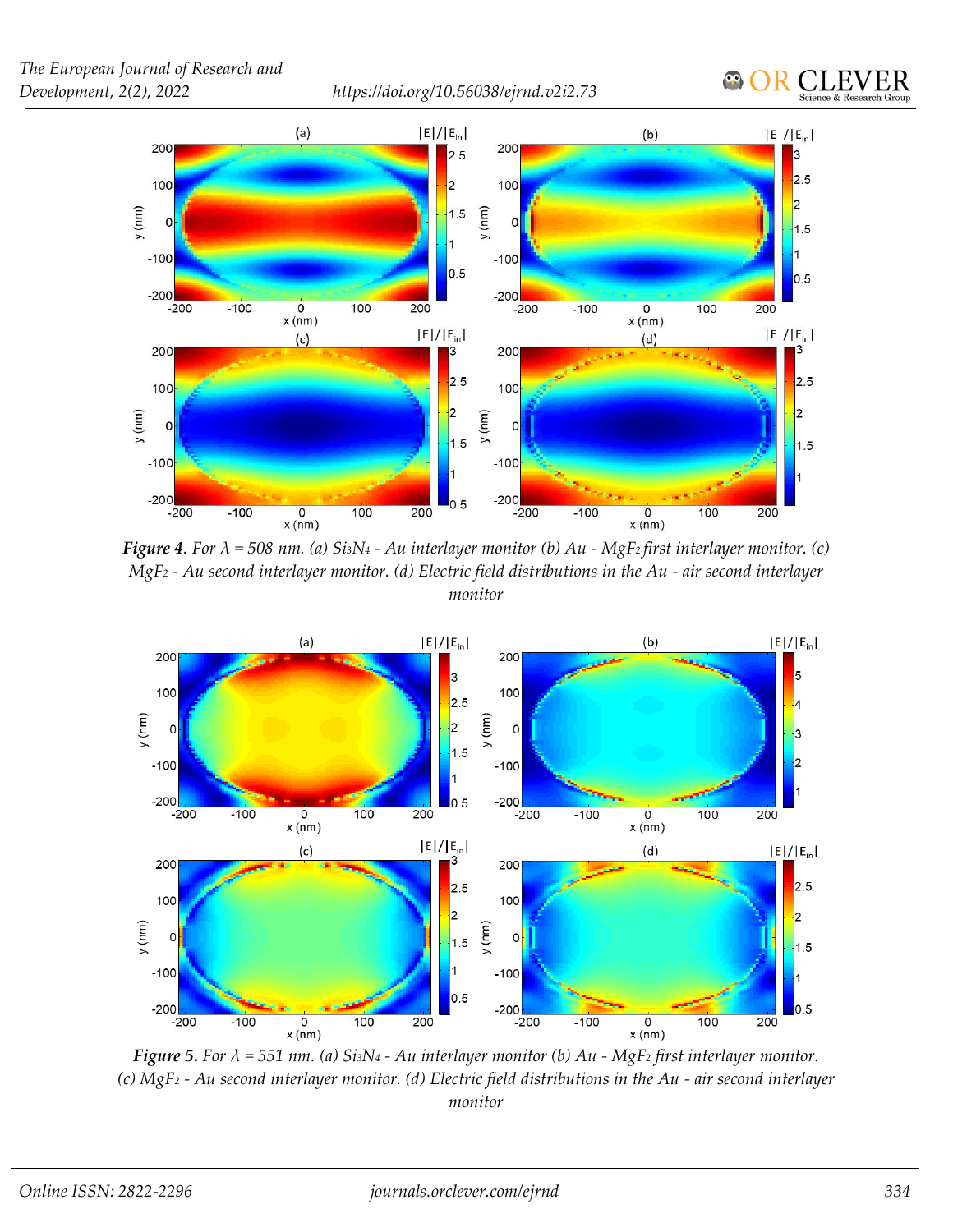In spectroscopic sensing applications, the enhancement of the molecular vibrational modes strongly depends on the near-field intensity at the hot-spots locations [6]. The hot-spots amplify the molecular vibrations of biomolecules, making detection efficiently. For this reason, the excess and density of the spots are very important. In this context, electric field intensity distribution graphs are shown in Figure 4 and Figure 5. According to the area distributions, it is seen that the circular section is dense in the edge regions and electric dipole moment induces corresponding hot spot localizations.

#### **5. Discussions and Conclusion**

It is shown that the transmittance results of the circular aperture nanoantenna array with a double Au plasmonic layer separated by MgF<sup>2</sup> spacer layer depend on the thickness of the materials used and the dielectric cladding parameters. The most striking change for the results obtained is seen when the Au thickness is analyzed as 5 nm. As far as we know, it is not investigated before in the literature such a small Au layer thickness. Moreover, it is not seen that the response of the nanoantenna in the VIS region in the 400 - 700 nm wavelength range is strengthened with such a small Au thickness. It is possible to adjust the antenna response to the desired frequency by changing the thickness of the layers that make up this aperture-based nanoantenna. With this optimization, it is expected to be effective in biological molecule detection applications. The MgF<sup>2</sup> interlayer inserted between the double Au conductive layer provides the near-field plasmon interaction, which supports the capture of incident light [11]. There are circular aperture nanoantenna designs similar to this study in the literature [20, 21]. While the Au thickness is taken as 100 - 150 nm in other studies, it is reduced to 5 nm in the study. In this way, compared to other studies with a single peak, two sharp and narrow peaks are obtained at 508 and 551 nm wavelengths in this study. In addition, according to the data obtained, results very close to 550 nm, which is the green wavelength of biological molecules, are obtained. This is an advantage for the nanoantenna designed in this way to be used in biological sensing applications.

#### **6. Acknowledgement**

Hayriye Demirtaş acknowledge the scholarship grant supported by The Council of Higher Education of Turkey (Program Code: YOK 100/2000 PhD Scholarship).

#### **References**

1. Gerrits, M. M., van Vliet, A. H., Kuipers, E. J., & Kusters, J. G. (2006). "Helicobacter pylori and antimicrobial resistance: molecular mechanisms and clinical implications.", The Lancet infectious diseases, 6(11), 699-709.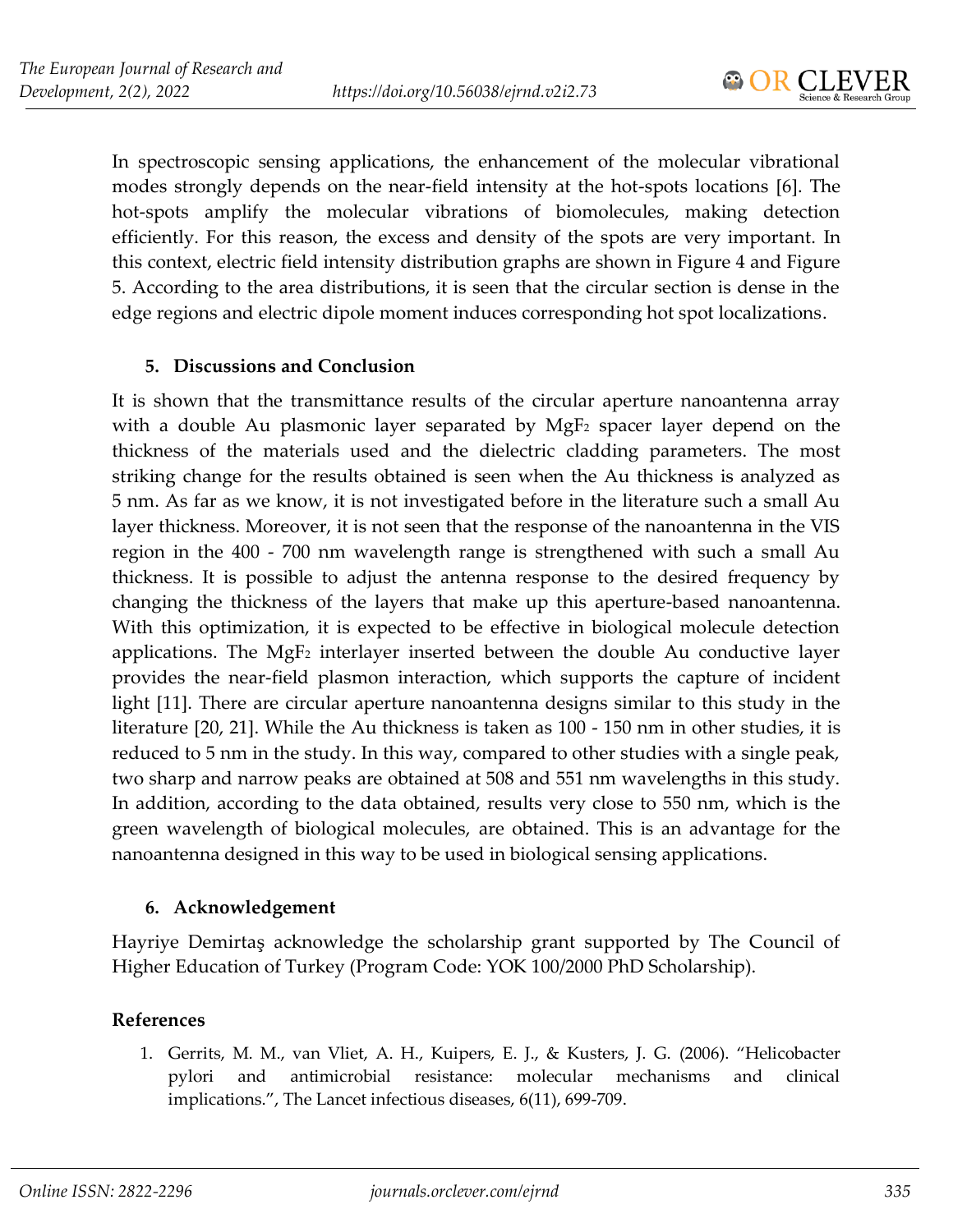- 2. Kawai, S., Arai, K., Lin, Y., Nishiyama, T., Sasakabe, T., Wang, C. & Kikuchi, S. (2019). Comparison of the detection of Helicobacter pylori infection by commercially available serological testing kits and the 13C-urea breath test. Journal of Infection and Chemotherapy, 25(10), 769-773.
- 3. Seddon, A. B. (2013). Mid‐infrared (IR)–A hot topic: The potential for using mid‐IR light for non‐invasive early detection of skin cancer in vivo. physica status solidi (b), 250(5), 1020-1027.
- 4. Cao, J., Sun, T., & Grattan, K. T. (2014). Gold nanorod-based localized surface plasmon resonance biosensors: A review. Sensors and actuators B: Chemical, 195, 332-351.
- 5. Barnes, W. L., Dereux, A., & Ebbesen, T. W. (2003). Surface plasmon subwavelength optics. nature, 424(6950), 824-830.
- 6. Aslan, E., Aslan, E., Turkmen, M., & Saracoglu, O. G. (2017). Metamaterial plasmonic absorber for reducing the spectral shift between near-and far-field responses in surfaceenhanced spectroscopy applications. Sensors and Actuators A: Physical, 267, 60-69.
- 7. Chen, H., Ran, L., Huangfu, J., Zhang, X., Chen, K., Grzegorczyk, T. M., & Kong, J. A. (2004). Metamaterial exhibiting left-handed properties over multiple frequency bands. Journal of Applied Physics, 96(9), 5338-5340.
- 8. Thio, T., Ghaemi, H. F., Lezec, H. J., Wolff, P. A., & Ebbesen, T. W. (1999). Surfaceplasmon-enhanced transmission through hole arrays in Cr films. JOSA B, 16(10), 1743- 1748.
- 9. Azad, A. K., Zhao, Y., & Zhang, W. (2005). Transmission properties of terahertz pulses through an ultrathin subwavelength silicon hole array. Applied Physics Letters, 86(14), 141102.
- 10. Degiron, A., Lezec, H. J., Barnes, W. L., & Ebbesen, T. W. (2002). Effects of hole depth on enhanced light transmission through subwavelength hole arrays. Applied Physics Letters, 81(23), 4327-4329.
- 11. Aslan, E., Aslan, E., Saracoglu, O. G., & Turkmen, M. (2019). An effective triple-band enhanced-infrared-absorption detection by honeycomb-shaped metamaterial-plasmonic absorber. Sensors and Actuators A: Physical, 288, 149-155.
- 12. Aslan, E., Kaya, S., Aslan, E., Korkmaz, S., Saracoglu, O. G., & Turkmen, M. (2017). Polarization insensitive plasmonic perfect absorber with coupled antisymmetric nanorod array. Sensors and Actuators B: Chemical, 243, 617-625.
- 13. Korkmaz, S., Turkmen, M., & Aksu, S. (2020). Mid-infrared narrow band plasmonic perfect absorber for vibrational spectroscopy. Sensors and Actuators A: Physical, 301, 111757.
- 14. Cetin, A. E., Kaya, S., Mertiri, A., Aslan, E., Erramilli, S., Altug, H., & Turkmen, M. (2015). Dual-band plasmonic resonator based on Jerusalem cross-shaped nanoapertures. Photonics and Nanostructures-Fundamentals and Applications, 15, 73- 80.
- 15. Schuller, J. A. (2010). Edward Barnard, Wenshan Cai, Young Chul Jun, Justin White, Mark L. Brongersma, Invited Review for Nature Materials, 9, 193-204. Anker, J. N., Hall, W. P., Lyandres, O., Shah, N. C., & Zhao, J. Van duyne RP (2008). Biosensing with plasmonic nanosensors. Nat. Mater, 7, 442-453.